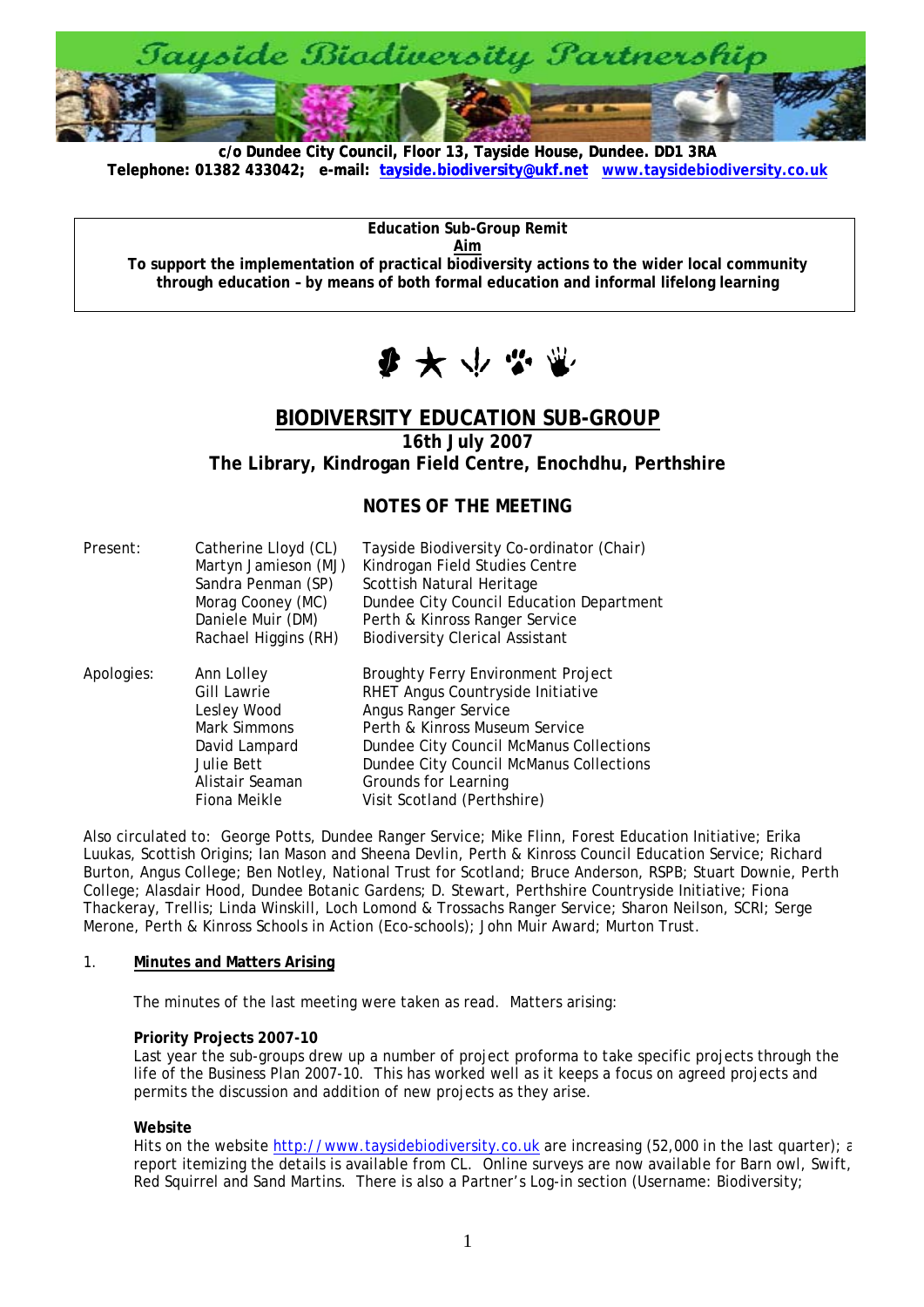Password: 2007) where the minutes from the Steering Group, all Sub-groups and Species Interest groups can be read or downloaded by Partnership members (including sub-group members). All agreed this was a useful facility.

CL asked for feedback on the new home page and its ease of use. All the presentations from recent seminars and workshops have now been added to the "professional" section.

**ACTION: ALL**

### **Sub-Group membership**

David Lampard and Julie Bett of the McManus Collections Unit had confirmed their interest in joining the sub-group. The natural history section of the Dundee McManus Galleries will re-open in September 2009, but in the meantime the collections are being improved. A meeting area is now available at the Collections Unit (Barrack Street, Dundee – opposite the Howff); all Partnership members are welcome to use this. Enquiries to David - [david.lampard@dundeecity.gov.uk](mailto:david.lampard@dundeecity.gov.uk).

### **Green Graveyard Initiative**

CL confirmed that the new leaflet was now available for distribution. A poster would also be available soon. DM asked for copies to be sent to her.

**ACTION: CL**

# 2. **Round the Table Projects and Updates**

**Perth & Kinross** - DM mentioned Fergus Cook, the Council's new Greenspace Co-ordinator who deals with community greenspace and gives guided walks and talks. CL wondered if he could help with the Swift Survey in Perth. DM also said that her colleague Mandy Cook is raising the profile of water voles and hoping to obtain sightings; CL asked for her to be put in touch with Christine Hall from SAC ([Christine.Hall@sac.co.uk](mailto:Christine.Hall@sac.co.uk)) as she and MJ are currently setting up an Upland Perthshire Water Vole Project (there is a population on Duninearn Estate). The project will be reported via the Upland sub-group. MJ confirmed there is a Water vole population near Kindrogan.

**Backyard Biodiversity Day** - DM confirmed that the 2007 event will take place on 14<sup>th</sup> September at Battleby; 8 schools will be involved.

**The Salmon / Trout in the Classroom Project** is proving a great success. The Angus Ranger Service reported on a very successful project again this year - Strathcaro, Carlogie and Newbigging Primary schools have taken part in the project and all salmon have been released to local rivers. The schools visited the Almond Hatchery in April and carried out electro-fishing in May/June. Ian Montgomery (Perth & Kinross Ranger Service) is involved with the project in Portmoak, Struan of Cally and Longforgan primary schools. SP reported that the Scottish edition of the Brown Trout book (which includes worksheets) will shortly be sent to all schools in Scotland.

**Eco Schools Initiative** - MC said this is proving to be very successful - all schools in Dundee are now registered. It was suggested that the input Dundee Ranger Service could give fitted well with Eco Schools.

**Surveys** – The Barn Owl survey postcard is proving popular. The Scottish Crop Research Institute has recently launched its "Rare Arable Plants" survey card. The nationally-circulated Orange-tip butterfly postcard has also generated great interest and is particularly relevant to Tayside as the species is expanding into the region. CL said that at present the Swift survey form is being printed on an ad hoc basis; a properly printed supply would be useful in the future.

**Publications** – all three Newsletters have been well received: Red Squirrel, Swift and Barn Owl. Please contact RH if you would like supplies of any of them. The Farmland sub-group had recently published its Farmland Priority Species Guide. This has been circulated to all 1500 IACS-registered farmers and landowners throughout Tayside; it can also be downloaded from the website.

The Developer's Guide & Householder's Guide to Biodiversity are being utilised in the three local planning authority offices. They are proving popular with members of the public.

**Displays** – CL confirmed that the SITA Trust had paid for a second set of banner displays which will now allow Perth & Kinross to retain the original set, and Dundee and Angus to share the new set. They are in regular use, but still need to be used more. If anyone can suggest a venue for either of the sets, please contact RH or CL.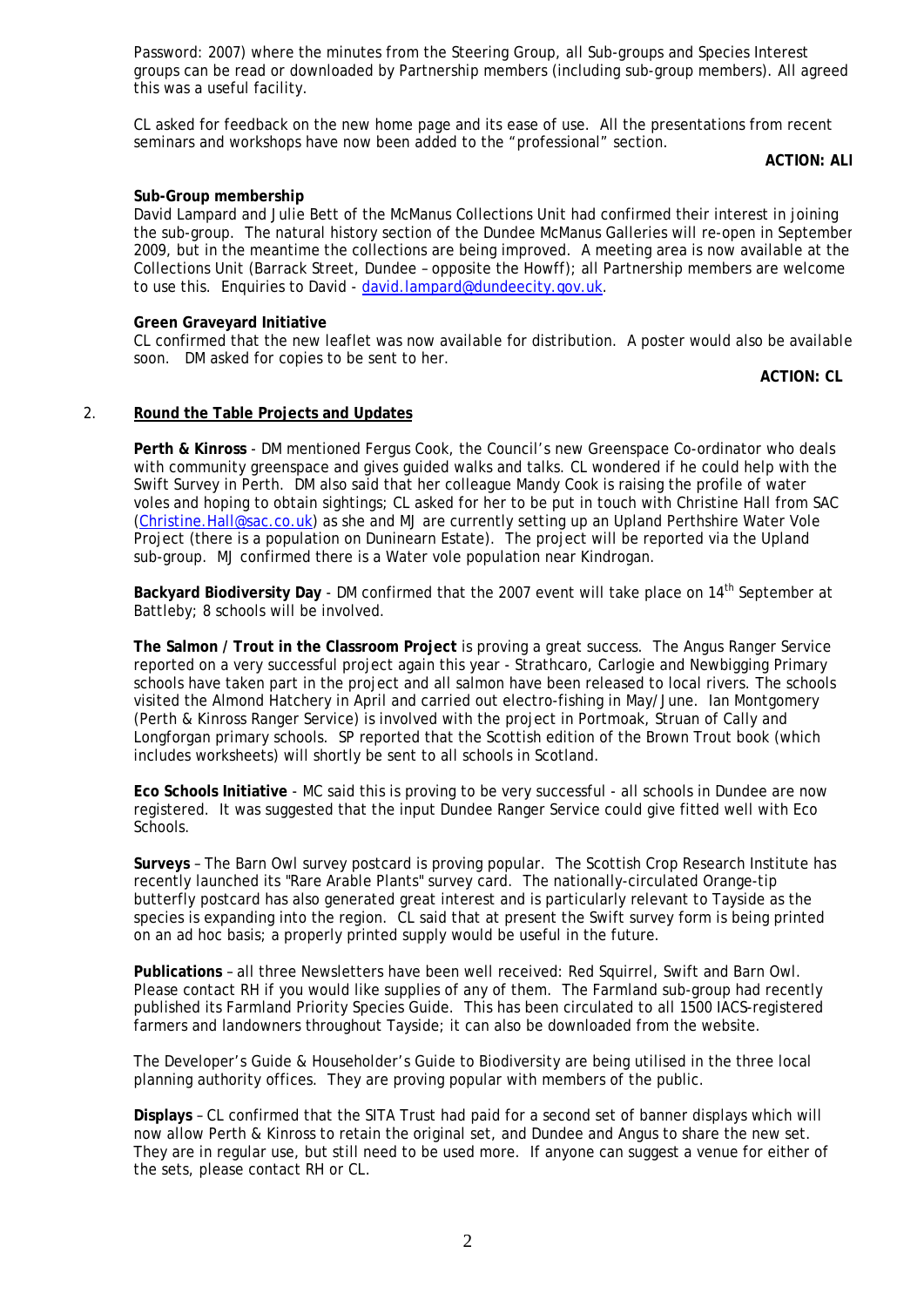**Kindrogan** - MJ summarised that the Field Centre had been getting the message out to schools on every level of education from primary and secondary schools to universities, and from adult education to professional training. He confirmed that more upgrading of the accommodation would take place this winter. The sub-group wished him continued success at the Centre.

**Tayside Geodiversity -** CL pointed out that there was an improved geodiversity section on the biodiversity website<http://www.taysidebiodiversity.co.uk/Geodiversity/index.html>. Details of the UKRIGS Scotland meeting last April and the UKRIGS Newsletters are now online. She said good progress had been made on the three proposed leaflets - the Corsiehill (Perth) leaflet was about to be published and the Dundee Law leaflet was in draft format. The third leaflet will focus on the Seaton Cliffs area, Arbroath. The Group would welcome new members, so if you would like further details, please contact Mark Simmons direct – [MJSimmons@pkc.gov.uk.](mailto:MJSimmons@pkc.gov.uk)

**Dundee City Council** – no report was available. CL said that the Dundee Red Squirrel Project was going from strength to strength.

### 3. **Project Proforma 2007-10: Progress**

### **ESG1 - Sheltered Housing and Hospitals Biodiversity Project**

Lesley Wood (LW) of Crombie Country Park had sent her report to the meeting: 'The Angus Ranger projects were all completed for the period 2006-07 with two complexes in Forfar and Montrose learning about wildlife in their garden. They built bird tables, nest boxes and received binoculars and identification charts to help record the visiting wildlife. Both were project-funded through SNH whilst the rangers' time, skills and enthusiasm continued. The residents from sheltered housing areas will enjoy a trip to Crombie Country Park this summer to observe wildlife in the country parks of Angus.' CL also confirmed that the Angus Ranger Service was looking into the possibility of expanding the project into a local hospital.

DM said progress was slow at the Crieff Hospital Dementia Garden because of funding issues. DM to ask LW for a one-page project summary to pass onto the hospital. DM to home in on this project and take further. She has already advised on funding possibilities and ideas such as ID cards, talks, bird tables and nest boxes. The Hospital received two swift nestboxes from the Tayside Nestbox Trials Project; there was publicity about this in April.

#### **ACTION: DM/LW to liaise**

Blairgowrie Cottage Hospital is also hoping to start a new project and there is a possibility of expanding the project to Aberfeldy and Crieff - DM to look into incorporating the projects into next year's work programme and to contact SNH for similar funding for the Perth & Kinross projects as has been arranged in Angus.

SP suggested involving Duke of Edinburgh / scouts groups or local school groups/volunteers to help make bird boxes, etc. CL confirmed that the Loch Lomond Ranger Service had shown an interest in taking this project to their area. All agreed this project was unique and could be easily expanded, especially within Perth & Kinross. Unfortunately there is no strong interest in Dundee for the project.

#### **ESG2 - Tayside Wildlife Festival**

CL reported that the Scottish Biodiversity Forum (SBF) will be considering the idea for a Scottish Biodiversity Festival within the Scottish Biodiversity Implementation Plan. The SBF's Implementation, Communication & Education Plan Working Group is discussing the idea, but it seems unlikely anything will go ahead in 2008. It is likely the Scottish Biodiversity Week will continue, centred again around International Biodiversity Day on 22nd May.

CL suggested that the sub-group's original plans for a Tayside Biodiversity Festival 2008 in was probably too ambitious, but that we could plan for 2009, at the same time as improving our contribution to Scottish Biodiversity Week 2008. CL is keen to secure one or two travelling exhibitions in museums or art galleries in Tayside (something that would tour nationally but could come to Tayside).

It was agreed a dedicated working group should be set up, reporting to the Education Sub-Group. DM sounded a warning that there were continuing budget cuts in most local authorities and it might be difficult to increase targets within work programmes. All agreed, however, we should lay the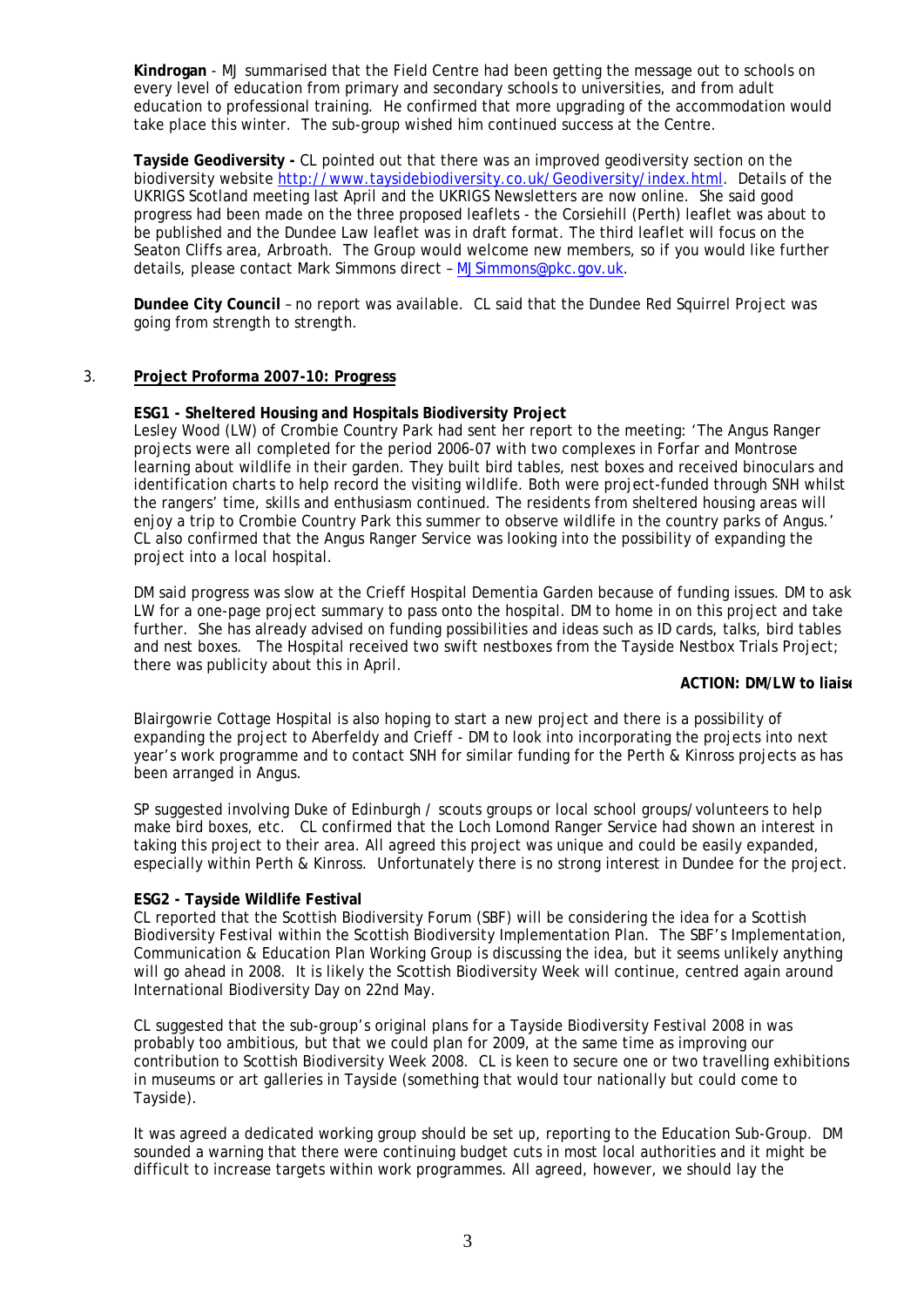foundation for a major festival event in 2009. CL said she would be liaising with VisitScotland (Perthshire) to discuss how best to publicise the events in 2008 and 2009.

#### **ACTION: CL/Fiona Meikle**

It was noted that the SWT Week works very well. CL suggested we use the official biodiversity footprint logo in events programmes for both the Scottish Biodiversity Week events in Tayside, and the proposed Tayside Biodiversity Festival to give a more holistic message. As before, the Week would create an opportunity for new events, but would also allow re-tagging of existing events. DM suggested focusing on a special 2009 event that would last 2 weeks. MC pointed out that schools would need as much notice as possible. SP to enquire on any confirmed national dates.

**ACTION: SP to check national SBF datess**

The sub-group discussed potential events: MC suggested there was great potential to work with Ecoschools across Tayside. SP mentioned the Perth Arts Festival at the end of May and the possibility of linking with this. CL suggested the potential for a "Green Fair" - more than just walks and talks - we need to look at all audiences and bring in new people. MJ said that his posters helped promote and link groups for the Biodiversity Day - this would be helpful for the Festival. Sharing good practice workshops and pulling in all groups: SP said that SNH could also be used for the Festival / Green Fair - we should be showing off our projects. SP - to ask SNH design section to suggest artists for a Biodiversity Map/Poster (including costings).

**ACTION: ALL (proposals for 2008 and 2009 to CL before next meeting)** 

All Tayside Biodiversity Partners could contribute to a comprehensive programme of events which could be linked in with all events across the UK. MC suggested linking in with PPP schools. CL also suggested we consider a major focus for the Festival, advertised well in advance. She suggested a 'Tayside Traverse' involving a 100 mile route across Tayside from Rannoch Station to Montrose Basin along which sponsored walks, cycle rides, mammal watching, etc. could be programmed. There was major eco-tourism potential here and the potential to involve all ages of the community. All agreed major publicity would be needed to encourage national interest.

#### **ESG3 - Mammal Atlas**

Mark Simmons had reported before the meeting that the proposed Perth & Kinross Mammal Atlas would be worked on in the coming months. David Lampard of McManus Galleries had expressed an interest in expanding the proposed Mammal Atlas Tayside-wide. The Mammal Atlas will be webbased in the first instance, but it was agreed that a published version should be considered, funding permitting.

MJ mentioned the use of MapMate – a data recording system; he said he would look into this for TBP. CL confirmed that the Farmland sub-group was considering purchasing the software to record Barn Owl sightings.

**ACTION: M.** 

#### **ESG4 - Countryside on Wheels**

The project timescale is still '2009 onwards' although it still might be possible to enter into discussions regarding the Perth & Kinross Wood Bus which will be looking for Phase II funding at about the same time.

#### **ESG5 - Bee Wild Schools and Communities Project**

Erika Luukas of Scottish Origins had hoped to act as Lead Partner for the proposed Kinross-shire pilot. However lack of funding and other commitments had precluded her taking matters forward. MC noted that Eco-schools were becoming more focused and have been a major success. She also mentioned that Dundee Botanical Gardens staff are keen to go out to schools; there may be a link for the Bee Wild Project.

#### **ACTION: MC to approach the Botanic Gardens**

It was suggested that wildflower meadows (strips or mazes) be considered in some primary and secondary schools; there has been a resurgence of interest in making school gardens recently. Ann Lolley's "Zoom" project is to be expanded across Tayside under the Urban Sub-group and there would be a natural tie-in with the Bee Wild Project. BBC Breathing Spaces lottery funding might also be available for school projects in school grounds; CL had been in touch with the new Development Manager of Grounds for Learning.

CL said that the proposal for a school calendar was still extant, but that we could alter the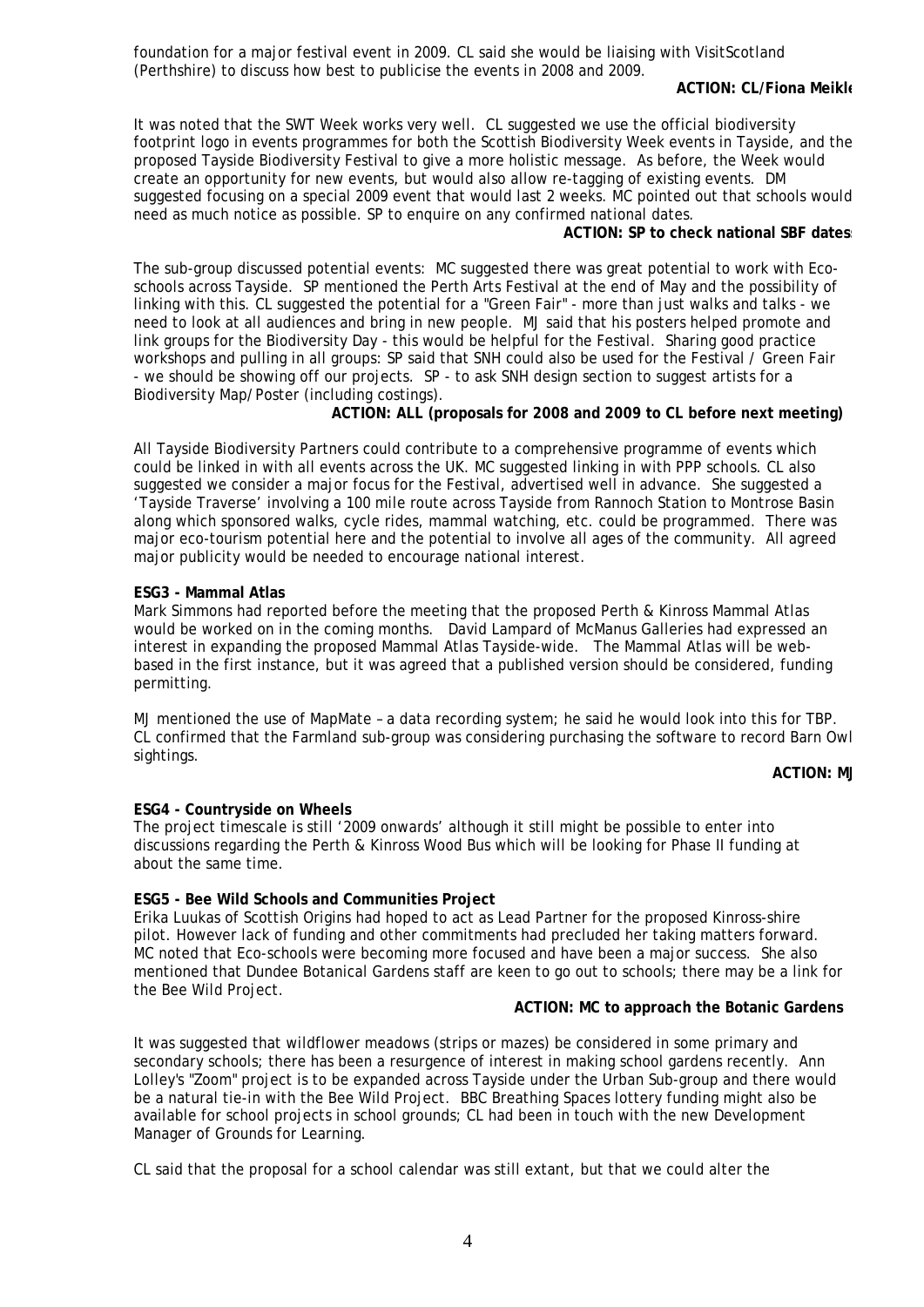generalised focus on biodiversity to highlight the various projects underway. There is also much potential to include bat, bird and butterfly boxes to schools.

MJ mentioned Lottery funding and using local theatre groups. SP said she would look into local theatre companies. SP to find commissioning / costings. MJ showed everyone the Biodiversity Map he commissioned in the Wirral. All agreed it was a great idea – two posters, one printed black on white for children to colour in, and a coloured one for reference/display in the classroom. As Tayside is so large, it may need a 'series' of posters for the different areas. MJ also passed round other calendars and posters.

### **ACTION: SP**

SP also reminded the sub-group that 'promotional funding' was available from SNH for each subgroup (not for leaflets) but this was very much on a first come first serve basis. All monies would need to be spent by the end of the year.

# **ACTION: ALL to consider biodiversity projects for funding**

MC suggested we roll out the Bee Wild project as soon as possible and publicise well in advance. We would need to plan during Autumn 2007 to be in time for summer next year. MC also asked that correspondence regarding this project within Dundee should be directed to MC rather than individual schools. DM mentioned that Perth Ranger Service would need notice by January at the latest for programmes starting in April.

### **ESG6 - Community and Educational Biodiversity Awards**

The Awards would be part of the "Bee Wild" Project and would be discussed further at the next meeting.

### **ACTION: RH – add to next Agenda**

# **ESG8 - Practitioner Training**

CL reported on the "Planning for Biodiversity – Accommodating Wildlife" seminar held in Perth on 13th March. It was very successful, with over 60 people attending from a very wide area, including Tayside, North Lanarkshire, Edinburgh, Aberdeen and Stirling.

An Urban Grassland Management Workshop had been held last month which attracted 14 people from across Tayside. A Bats and Trees Workshop will be held in Dundee on 10<sup>th</sup> September, and a Bats & Trees lunch time seminar will be held in Perth on 5<sup>th</sup> October. A Traditional Orchard Management seminar is also scheduled to take place in the Carse of Gowrie around Apple Day (mid-October).

Green Graveyard Initiative - a project being taken forward by the Urban sub-group. CL is keen to officially launch the new leaflet and poster with a series of "Getting to Know your Churchyard Biodiversity" workshops – presentations by experts, displays by different organisations, and a practical session looking at graveyard management. St Matthews Church, Perth, has offered the use of their hall for a workshop. Unfortunately the new grassland management regime at Perth & Kinross Council's pilot project site at Blackfriars Graveyard was ignored this year and might now prove unsuitable. An Eco-Congregation church in Broughty Ferry is also keen to host one of the workshops, and it has been proposed that an Angus church is also included.

#### **Scottish Biodiversity Forum:**  4.

# **2008-2010 Implementation, Communication and Education Working Group**

The ICE Plan 2008-10 is coming together and many of the LBAP Officers' Network suggestions have been taken on board. There is one action the LBAPO Network could lead on in the Scottish Biodiversity Strategy: identifying sites close to schools that could be utilised for outdoor teaching and also slightly more distant sites that offer more habitat diversity or facilities i.e. country parks etc. This would be collated over the next 2 years as a Gazetteer and uploaded to a website that teachers could access.

ICE Objective 3: To promote biodiversity through education Target 3.2 - Provide support for the provision of first hand experience of biodiversity for schools, youth workers and those involved in community learning programmes.

CL asked the sub-group if the Partnership could get involved in Action 3.2 of the ICE Objective 3, i.e. 'To produce a Gazetteer of sites close to all schools in Scotland that offer opportunities for outdoor education. By December 2009'. All agreed this would be an excellent contribution to the national